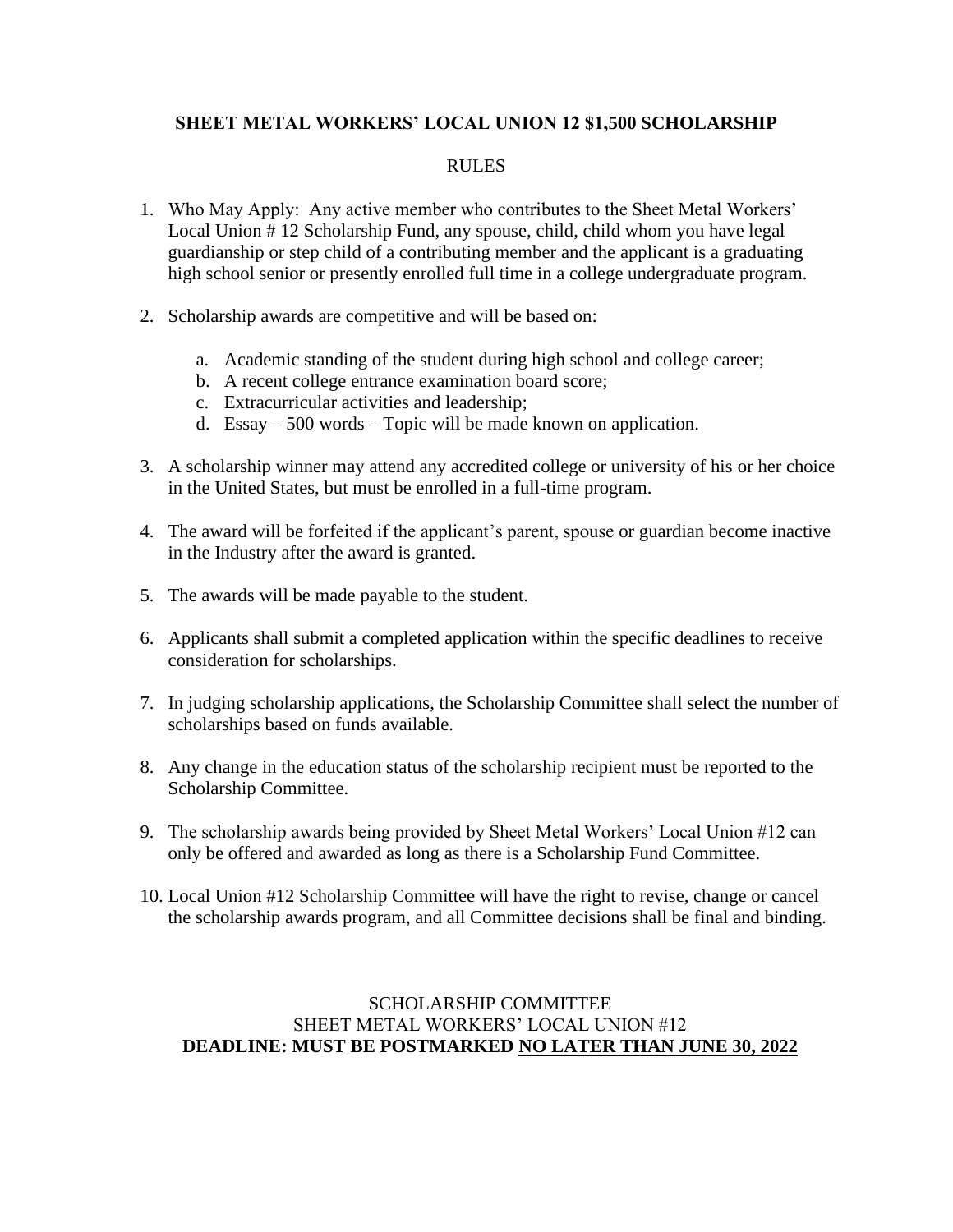# APPLICATION FOR SHEET METAL WORKERS' LOCAL UNION #12 SCHOLARSHIP

|  | A. The Applicant                                                                       |              |                                                    |      |  |  |
|--|----------------------------------------------------------------------------------------|--------------|----------------------------------------------------|------|--|--|
|  | Name                                                                                   |              |                                                    |      |  |  |
|  |                                                                                        |              |                                                    |      |  |  |
|  | City or Town                                                                           | <b>State</b> |                                                    | Zip  |  |  |
|  |                                                                                        |              | U.S. Citizen Yes _____ No____                      |      |  |  |
|  | B. Family                                                                              |              |                                                    |      |  |  |
|  | LU #12 Member's Full Name                                                              |              |                                                    |      |  |  |
|  | C. Your Schooling                                                                      |              |                                                    |      |  |  |
|  | <b>High School Attended</b>                                                            | City         |                                                    | Year |  |  |
|  |                                                                                        |              |                                                    |      |  |  |
|  | D. Honors, Activities and Hobbies                                                      |              |                                                    |      |  |  |
|  | 1. List any distinctions or honors you have won, scholastic or otherwise:              |              |                                                    |      |  |  |
|  |                                                                                        |              |                                                    |      |  |  |
|  | In what extra-curricular activities did you participate?________________________<br>2. |              |                                                    |      |  |  |
|  | ,我们也不能在这里的时候,我们也不能在这里的时候,我们也不能会在这里的时候,我们也不能会在这里的时候,我们也不能会在这里的时候,我们也不能会在这里的时候,我们也       |              |                                                    |      |  |  |
|  | 3. What are your hobbies?                                                              |              | <u> 1980 - Johann Barbara, martxa amerikan per</u> |      |  |  |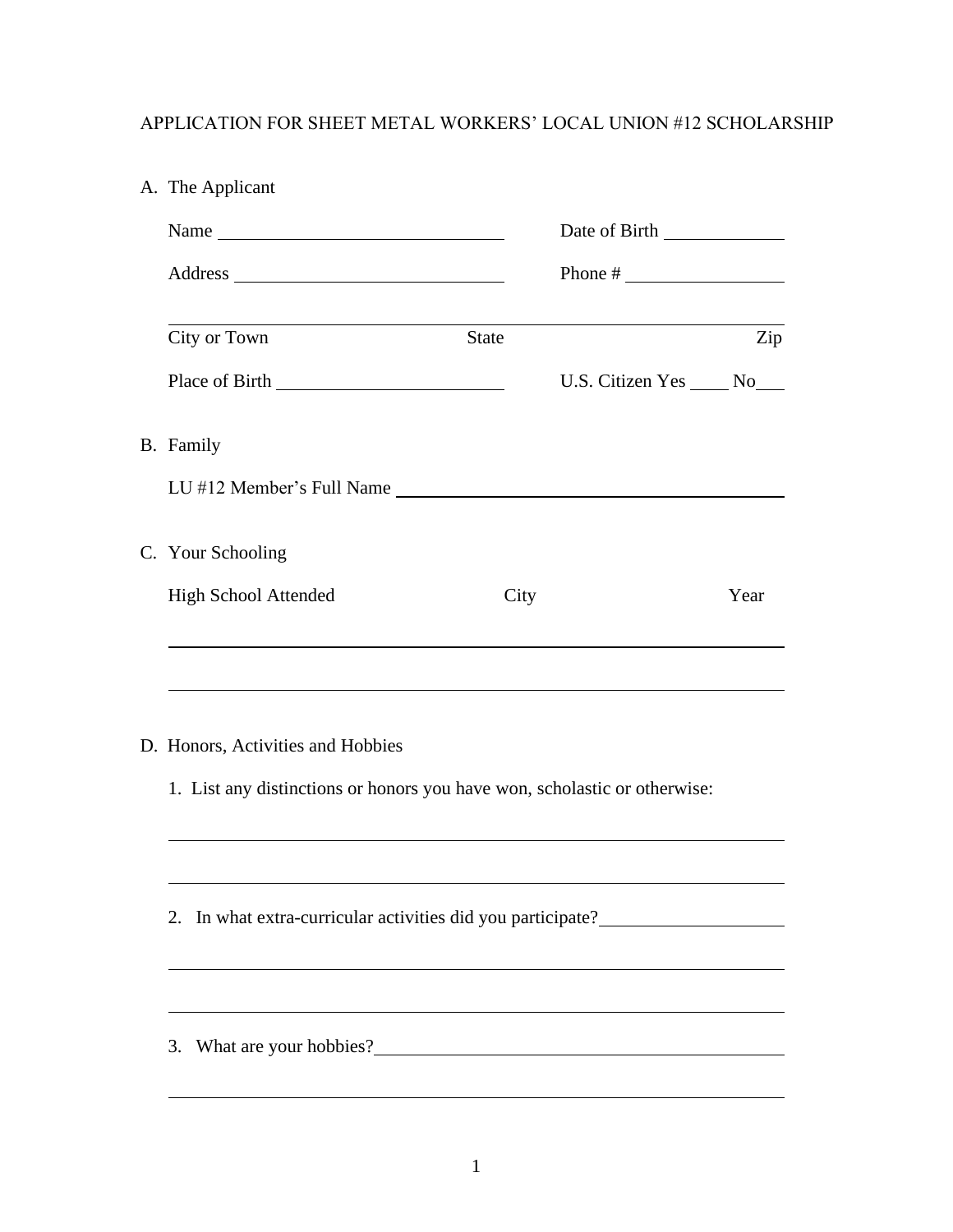Application for Sheet Metal Workers' Local Union #12 (Continued)

E. Higher Education Ambitions

Name of college or university you will attend or are attending

| F. References        |            |                |                         |  |  |
|----------------------|------------|----------------|-------------------------|--|--|
| <b>NAME</b>          | OCCUPATION | <b>ADDRESS</b> | <b>PHONE</b>            |  |  |
|                      |            |                |                         |  |  |
|                      |            | 2.             |                         |  |  |
| G. Employment Record |            |                |                         |  |  |
| Employer             | Address    | Type of Work   | Length of<br>Employment |  |  |
|                      |            |                |                         |  |  |
|                      |            |                |                         |  |  |